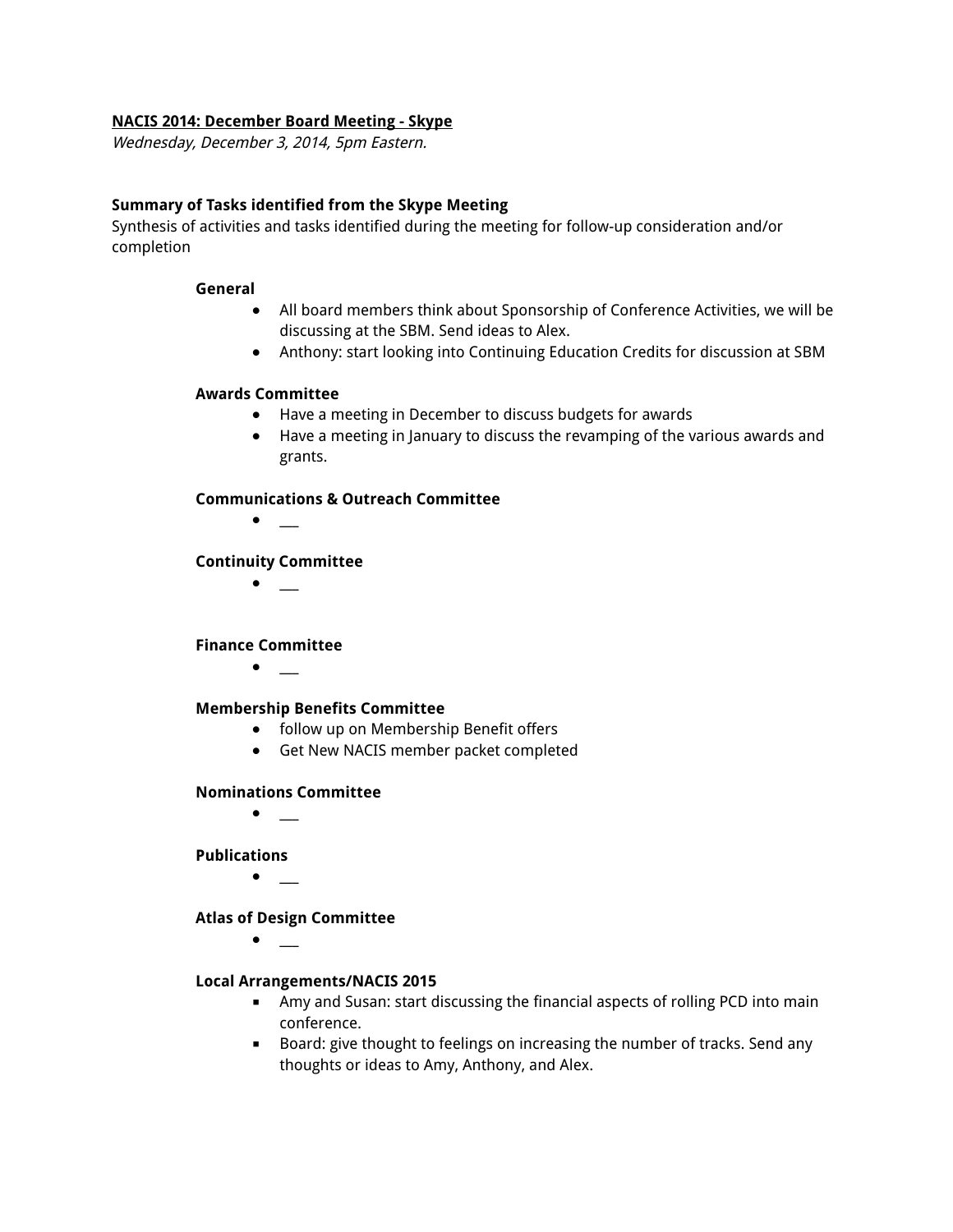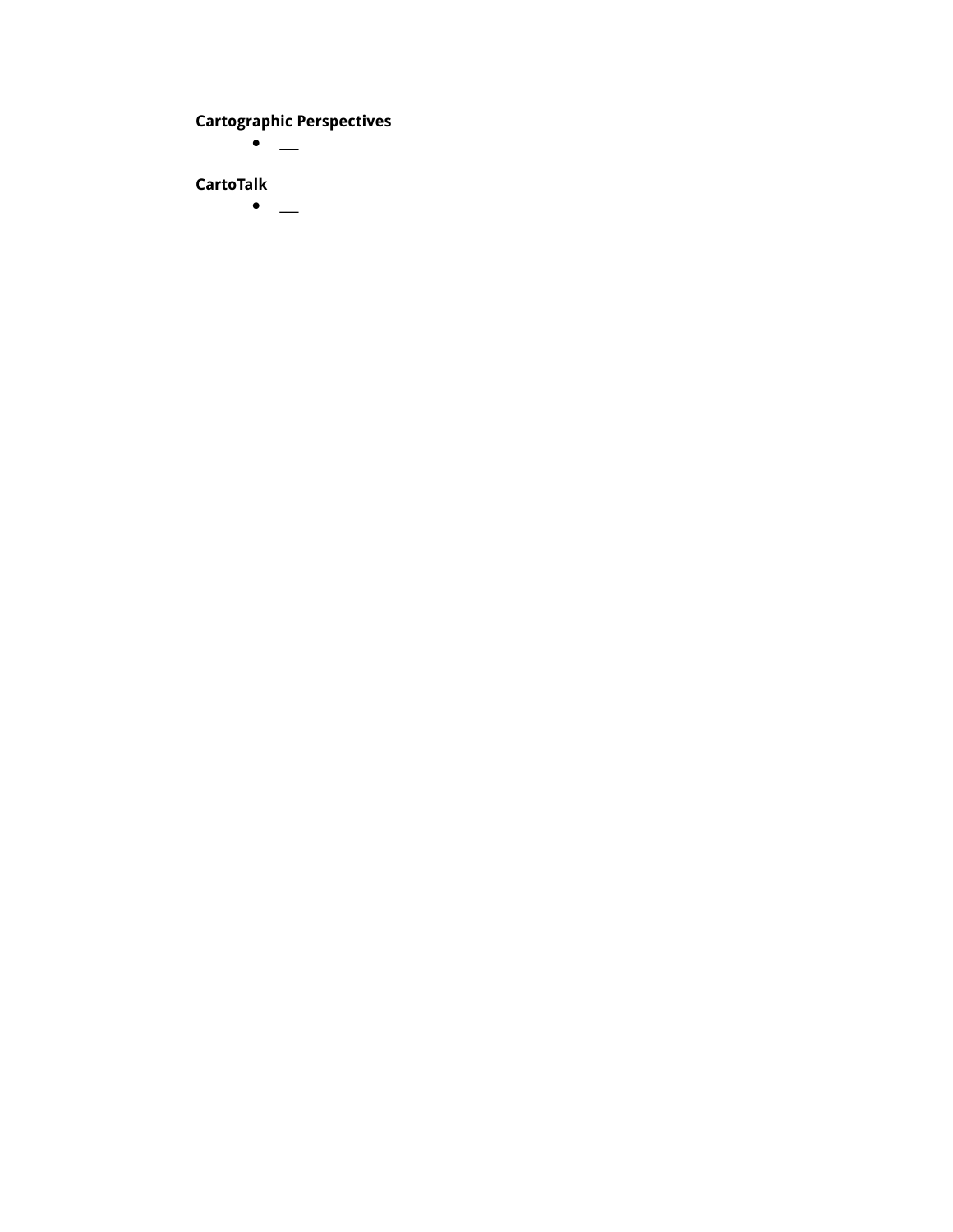# **Board Composition:**

### **Executive Leadership**

Tanya Buckingham | Executive Director-Annual Meeting Operations (term expires 1/2016) (regrets) Susan Peschel | Business Operations (un-termed) Daniel Huffman | Executive Director-Operations (term expires 1/2019)

# **Officers**

Nathaniel Kelso | Past President (term expires 10/2015) (Regrets) Alex Tait | President (term expires 10/2015) Amy Griffin | Vice President & Program Chair Minneapolis (term expires 10/2015) Anthony Robinson | VP-Elect (term expires 10/2015) Jenny Marie Johnson | Treasurer (term expires 10/2016) (regrets) Martha Bostwick | Secretary (term expires 10/2015)

# **Board of Directors (returning)**

Mamata Akella (term expires 10/2015) (regrets) Maggie Smith (term expires 10/2015) (regrets) Andy Woodruff (term expires 10/2015)

# **Board of Directors (newly elected)**

Lauren Tierney | Student Board Member (term expires 10/2015) Nat Case (term expires 10/2016) Kristen Grady (term expires 10/2016) Alethea Steingisser (term expires 10/2016)

# **Ex-officio Members**

Patrick Kennelly | Editor of Cartographic Perspectives (regrets) Hans van der Maarel | Editor of CartoTalk (regrets)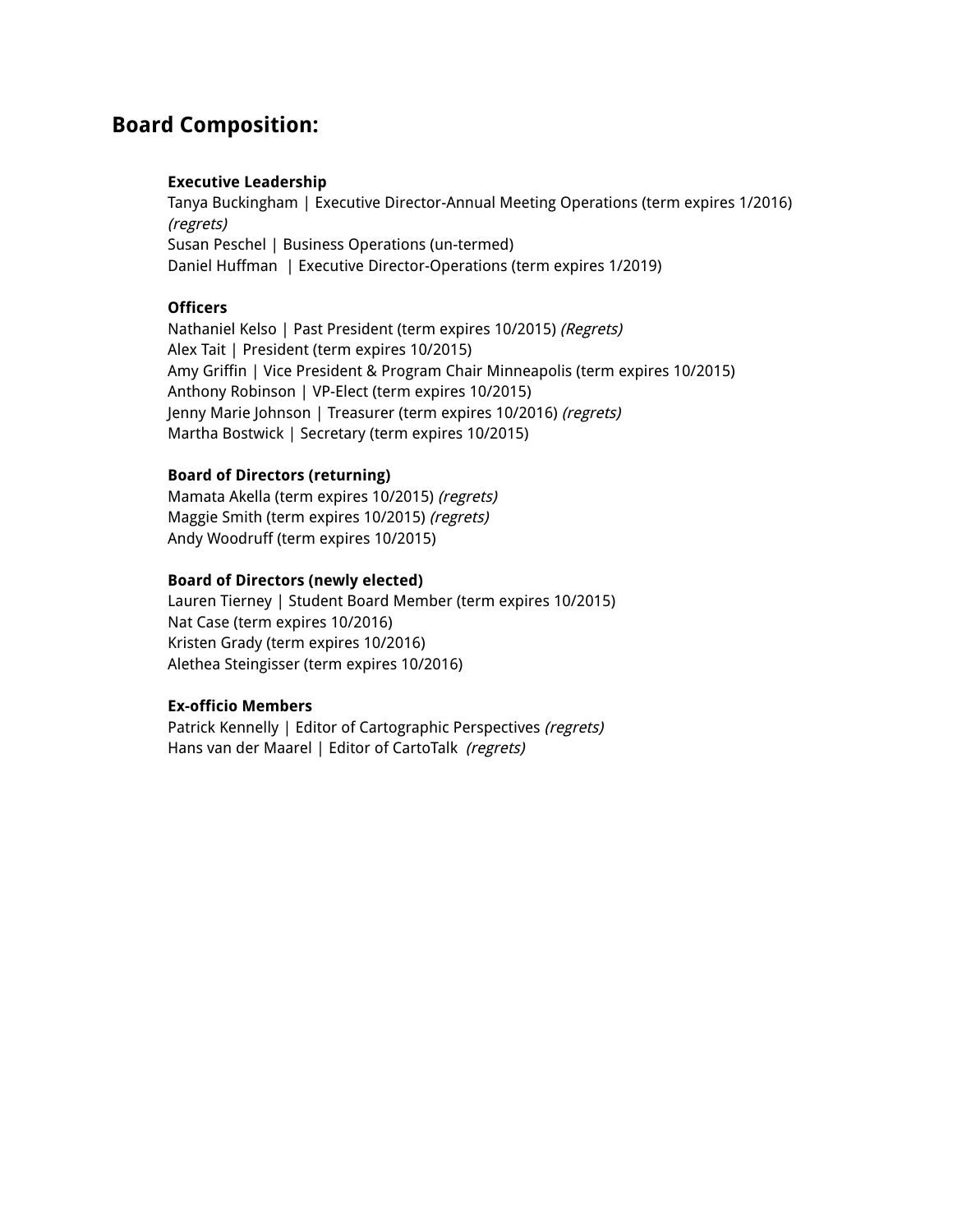### **Meeting opened at 5:01pm Eastern**

- Minutes Recorded by Martha Bostwick
- Agenda

# **Welcome | Alex**

Alex: -welcome to call

-general goals for the year are:

-successful meeting in Minneapolis 2015

- -revamping awards/refresh/review Alethea and Leo volunteered to spearhead
- -Alethea: meeting on agenda in next couple of months to get this discussed

-re-tweaking of website, some things to help Susan manage membership and registrations better -Rough Annual Schedule

- late Jan or early Feb Board Meeting (CALL)
- Spring Board Meeting (SBM) (Sat April 18, Milwaukee)
- June Board Meeting (CALL)
- August Board Meeting (CALL)
- Minneapolis Board Meeting (at annual mtg usually Tuesday PM)
- Annual Business Meeting (at annual mtg Thursday lunch)
- Minneapolis Board Meeting (at annual mtg usually Friday noon)
- -please let Alex know ASAP if April 18 doesn't work for SBM for you

-June & August calls to help conference plan, and update initiatives happening throughout the year -emphasized importance of SBM for new members

# **Minutes Approval | Martha**

-Alex: we need to approve the minutes from the two board meetings held in Pittsburgh. There are a couple of items to clarify first

-Martha: Daniel had a question on the statement Susan made that "numbers were weird".

-Amy (per chat log): Maybe she meant that the numbers were hard to compare between this year and past years.

General Discussion: let it stand, doesn't need clarifying.

-Martha: In discussion CP, someone asked if we could jump issue numbers. Anyone know who said that? -Alex: we can have the minutes read Anonymous.

-Alex: Does anyone want to make a motion to approve?

-Amy: I move that we approve the meeting minutes from the Tuesday Oct 6 board meeting.

-Alethea: 2nd that motion

-Alex: All in favour type 'Aye', all against type 'Nay', anyone abstaining?

-(board typed their vote into the Skype chat window) All Aye, no Nay. Motion Passed.

-Alex: next is approval of the Friday board meeting minutes.

-Martha: Lou made mention of another meeting, I'm not sure if he said ABM or AAG?

General Discussion and Skype Chat: consensus is it probably was ABM, Daniel doesn't think he was at AAG.

-Martha: Someone suggested we post the minimum criteria for hotel space on the Portal, any idea who that was? (Nobody remembers, so will be marked as 'Anonymous/Unknown')

-Alex: Can we have someone make a motion to approve?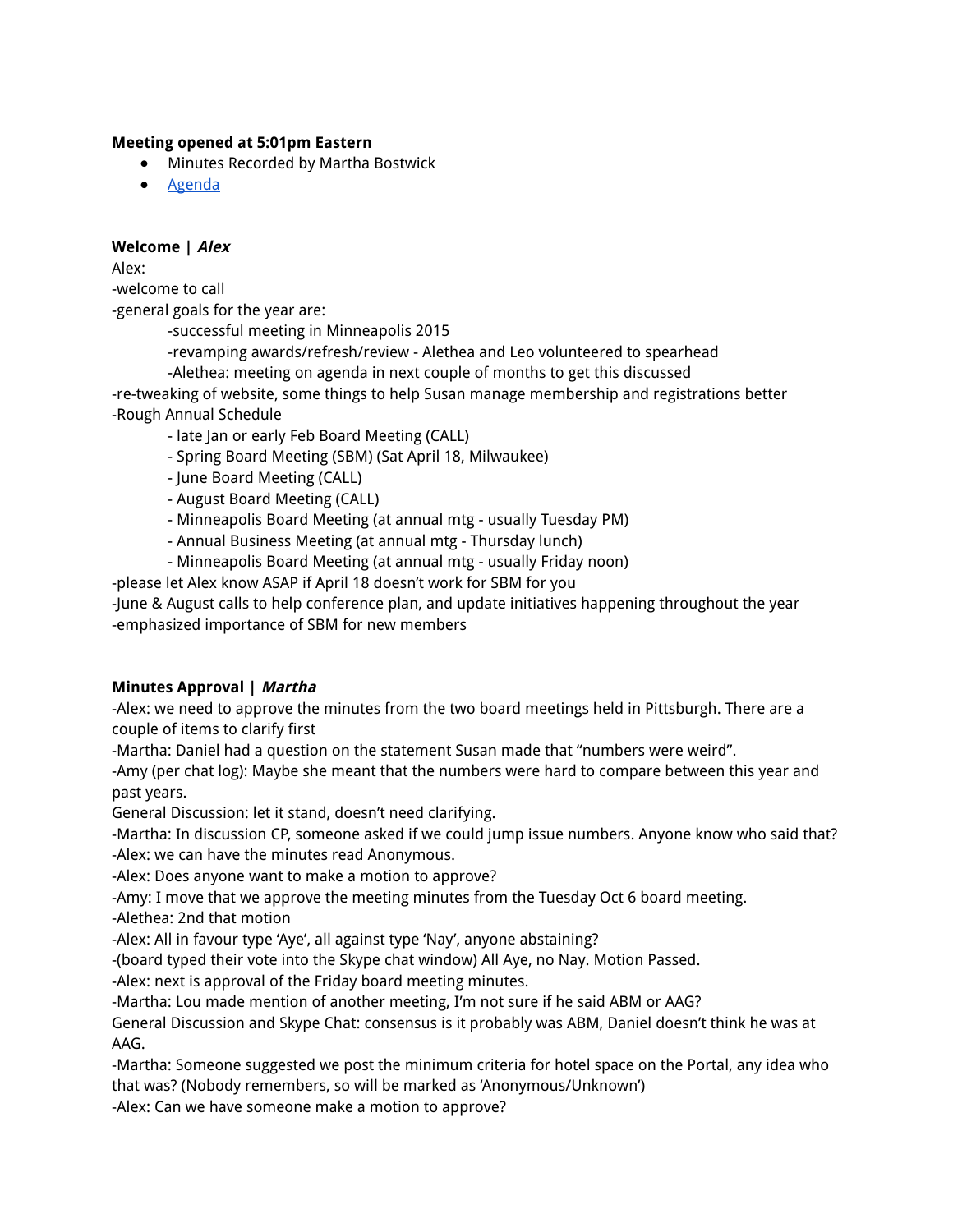-Alethea: I move that we approve the minutes of the Friday Oct 10 Board meeting. -Amy: I second that motion.

-Alex: All in favour type 'Aye', all against type 'Nay', anyone abstaining?

-(board typed their vote into the Skype chat window) All Aye, no Nay. Motion Passed.

# **Potential New Initiatives, items for SBM | Alex**

-Alex: There have been some ideas that have come up about Sponsorship of conference activities to help defray rising costs? Afternoon coffee breaks, etc.

-Alex: Wants to hold on Sponsorship until SBM. Thinks that it is a big enough topic that it needs thorough discussion. Send ideas to Alex to discuss.

-Alex: The other topic was Continuing Education Credits. Anthony, can you speak on this, as to who has requested it, or what exactly they want?

-Anthony: He doesn't have background as he had to leave the last meeting early. But he will look into how other conferences have done CEC

-Alex: Great. Can he get an email discussion started about it, so we have discussion pre-SBM. -Anthony: Sure. Immediate thoughts are there might be ways to get GISP people involved, but he will look into it.

-Susan: Someone had made request prior to 2014 conference. Criteria online somewhere? -Amy: Some employers give credit to employees for PCD for training. This came up in survey this year. -Anthony: His gut feeling is that PCD would be easier to accredit in some way, since it's so clearly practical/trade oriented.

-Martha: Will look into where she has seen a conference email mentioning these, for another conf. Alex: Lets get discussion going in email before SBM. All discussions should go through Anthony.

# **Pittsburgh Meeting Feedback| Amy & Anthony**

- Survey results, https://pennstate.qualtrics.com/CP/Report.php?RP=RP\_5hSXr5XLVqNA9E1 (password: nacis)
- PCD survey results: http://www.taitmaps.com/temp/PCD\_2014\_Survey\_Report.pdf

-Anthony: General news is people are happy with conference. We learned about how people hear about us: mostly it's from previous years attendance, 2nd most common is word of mouth.

-Amy (over Skype chat): response rate for main survey was 51%

-Anthony: Overall, attendees were very satisfied , 1 person wasn't satisfied out of the 146 -Anthony:

-Q#4 - meeting schedule: mostly agreeing with schedule, not a lot of support for adding lightning talks, like session length, people agree there is enough time for networking, mixed opinion on banquet, Q&A time had mixed response, lightning talks had a lot of 'meh' responses, etc.

-lots of feedback - look at survey for details

-Q#6 - paper program & digital - people want both types of schedules

-Sched app - vast majority of feedback was positive

-Q#9 - types of presentations requested: top two responses were cartographic practice and cartographic research, mixed feedback on expert panels

-Q#11 - most people agree that cost is worth it - 93% of respondees agree

-Anthony: Some suggestions worth checking out, some not so much. There was mention of room sharing. Anthony looked into how other organizations handle this. In his opinion, there is way too much liability involved in room sharing. He doesn't think we should touch that - leave it to people to organize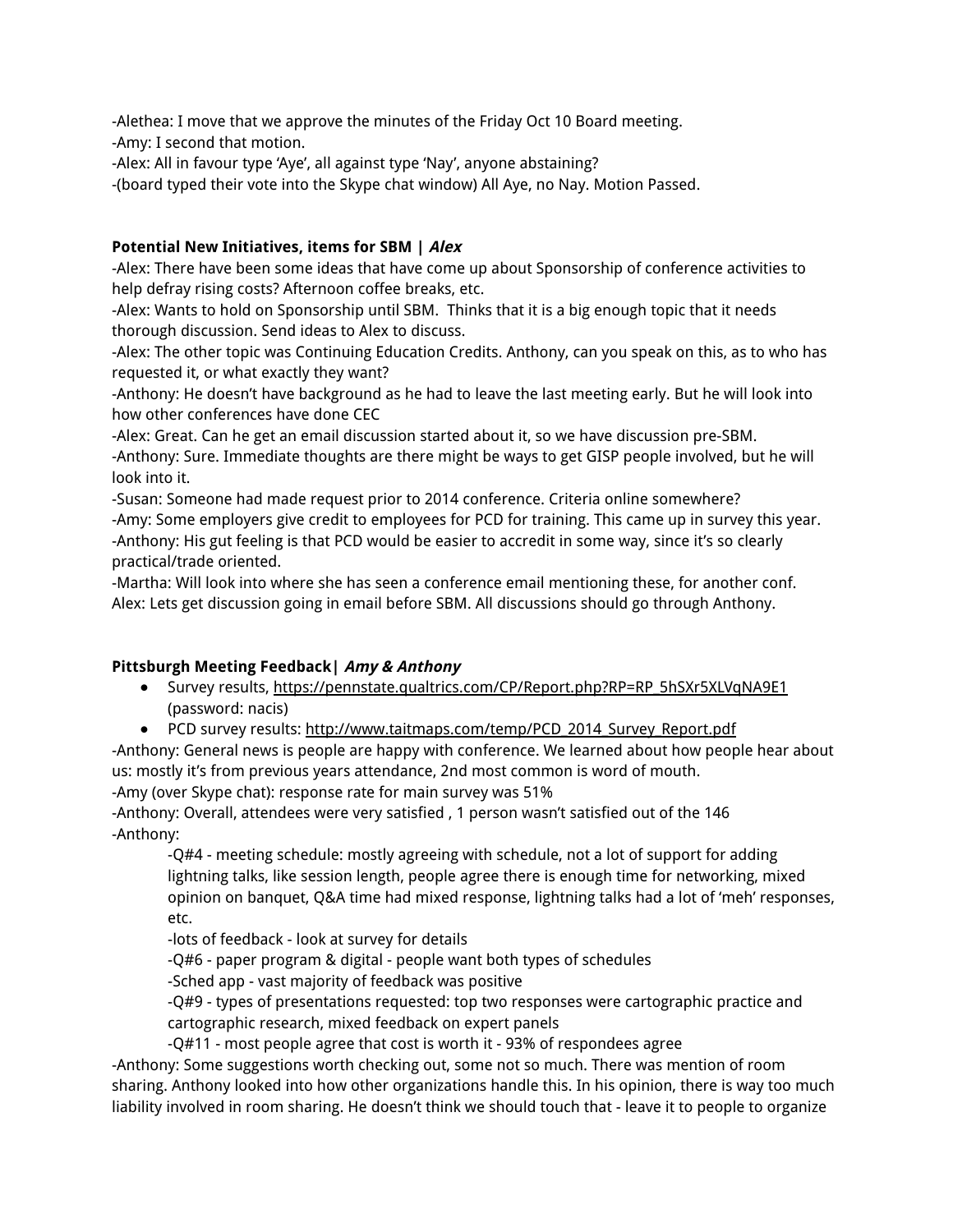themselves on CartoTalk.

-Amy: Make sure there is a Carto Talk thread for Room Sharing, and point people to it.

-Anthony: Q#13 - most are very likely to attend again - most reasons for not attending are things out of our control (babies, work budgets, etc).

-Anthony: Overall, he doesn't feel there is much negative feedback that he thinks we need to respond to -Alex: Looks like there are a lot of smaller items that Anthony and Amy can look over when planning for Minneapolis and beyond

-Amy: She has made a lot of smaller item notes, but in terms of big things to think about:

-She thinks there is merit to adding PCD to main program, and not as an add-on event. If people just wanted to come to PCD, they could do a one day registration. She'd like discussion among the board. One thing to think about, is that a lot of new people don't know about PCD and don't register for it, but then hear about it so register the following year. So why not catch those people from the get-go. It should be talked about.

-Another thing to discuss is having lunch included for PCD at the hotel? Would it be better to have something Lunch Bunch-y and off site for groups of people that have things in common.

-Alex: There were some comments on people wanting fewer meals at hotel, and having fewer meals to coordinate with the hotel is not a bad thing. He's open to discussion and having it be a lunch bunch activity.

-Amy: See discussion on Skype notes about adding \$100 to main conference price. She's not sure that people would be put off by having an additional \$100 on their registration fee. Most people (many) who come to main conference also come to PCD, and if you only want to come to the 2-day main conference you can…

### **-LOST CALL - took a moment for discussion to get back on and the call to start up again.**

-Amy: One thing we could do, if we have lunch as a lunch bunch type thing, is we could potentially reduce the amount that we add to the cost of going to the main meeting if we lump in PCD with everything else, because a large chunk of PCD cost is lunch, so if we cut lunch, it would cost maybe less than the \$100 to add to main total?

-Susan: Lunch is \$30-40 per person. Also have to think of AV costs. So overall Wed costs more. We'd have to budget a lot of time for people to go out someplace. We couldn't do this in Minneapolis because she had to commit to a sizeable food and bev budget in order to keep the room rate at \$159. So cutting out PCD lunch in Minneapolis won't work, but moving forward we can think about it.

-Amy: She and Susan can discuss numbers and budgets offline, but if people are generally okay with the idea of putting PCD in with the main conference, that's a discussion to have with Rosemary and Caroline.

-Susan: Registration form is clear now that PCD is the event that it is - before it wasn't as clear. -Nat: This would include both PCD and PMLD session?

-Alex: Yes, both. everyone would be invited to participate in one thing on Wednesday.

-Alex: Susan, what you're saying is we shouldn't consider this for Minneapolis, so maybe consider for next year.

-Susan: Yeah, the food budget we had to commit to was on the high side, so we're going to need Wednesday's meal to make it.

-Alex: We could still include PCD as part of main conference, and still include an in hotel meal -Susan: Yeah, we could do that.

-Amy: Amy and Susan will run numbers and look at the financial impact. They won't make any decisions about it without coming back to the board.

-Alex: Let's move it to top of agenda for January call. Amy, please check with Rosemary.

-Susan: We currently have 1.5 hours scheduled for time for lunch, would that still work for going off site? -Alex: Can we move on? Is there anything else about the survey for the main conference or PCD that we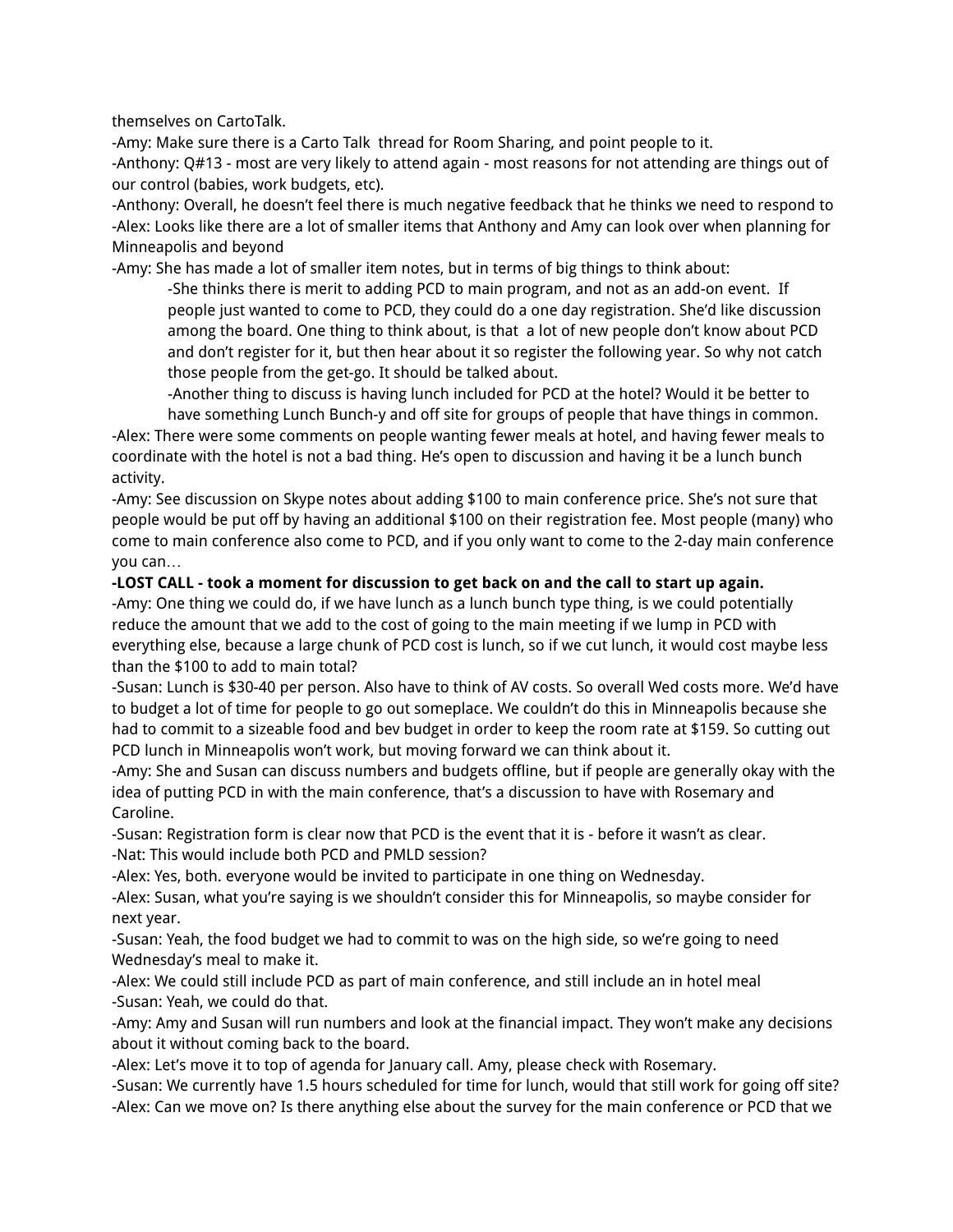want to discuss as a group?

-Amy: Please everyone look at survey results and let her and Anthony know of any ideas or concerns.

### **Minneapolis 2015| Amy & Anthony**

-Amy:

-She's looking at different options for keynote speaker - Daniel, she looked at Don Norman, but his fee is 30,000 so he is OUT!!

-She has a list of people she is looking into. Anyone with ideas let her know. She hopes to have someone nailed down in the first part of next year..

-Would like the Keynote Speaker to open the meeting on Wednesday night, and have someone lighthearted for the banquet. One thing we aren't sure of yet is if there is a Corlis Benefideo Award winner, they could be the banquet speaker. If not someone local and lighthearted, more relaxing and fun, not as academic.

-NACIS Night Out: With Nat's help has a potential venue, just across river (3-4 blocks). Susan is looking into pricing, etc.. Not likely to be loud or difficult to have conversations. So they likely have a venue for that.

-Good team of people on ground helping with local people to contact about the meeting, attendance, who might want the CFP, etc. - let her know if you know of anyone special you'd like to send it to.

-Amy: Do you think it's a good idea to go more than 3 tracks? This year we really struggled to get it to fit into three. We generally like to let everyone participate, but we get a lot of submissions, so when do we start turning people away? What is the board's opinion?

-Alex: This is a very, very important issue to bring up. We were at capacity for Pittsburgh with three tracks. It's got to be either more tracks or fewer speakers.

-Susan: Could maybe easily have the extra space available in Minneapolis, but we get comments that it's busy enough, and they can't go to everything as it is. Would a 4th track be what people really want.

-Amy - does this damage the 'NACIS is nicest' feeling if we have to limit people? Especially for those who are taking a risk and it's their first time presenting anywhere?

-Susan: we do have smaller rooms that we could utilize better if there was a session with fewer people in it. Might be room to in Minneapolis to utilize space better.

Amy: Does anyone have a strong feeling one way or another?

-Nat: Is there a danger in NACIS becoming overkill in same way as AAG is? It's possible to go too far in the 'anyone can talk, so everyone should talk'? We're not there yet, but possible? Signal to noise ratio at NACIS is high.

-Amy: We have had some abstracts in past have been so off-topic that they have been rejected. So it's not like there has been no quality control overall in selection of presenters, unlike AAG where there is no quality control at all. It is getting to point where three tracks are so strained - we'll need to make a decision on what to do about that. Everyone needs equal time, otherwise we'll get complaints. This year there were some complaints that a couple of sessions had 5 people in them, so they each had less time. -Alex: Is it possible to offer two lengths of presentations? He's seen that offered at other conferences. Where you offer the two lengths, and people volunteer to give a 10 or 15 minute talk instead of a longer one.

-Amy: That would be a possibility, but us imposing the time is not a good thing (determining that person A gets 10 minutes but person B gets 20), and it gets hurtful?

-Alex: He agrees. Lets email Amy with thoughts over the next month, and bring it up again at next conference call or Spring Board Meeting, and when we see how many abstracts we actually get. -Susan: We also have to find out if hotel can accommodate another track.

-**see Skype call text for a lot of conversation on this topic**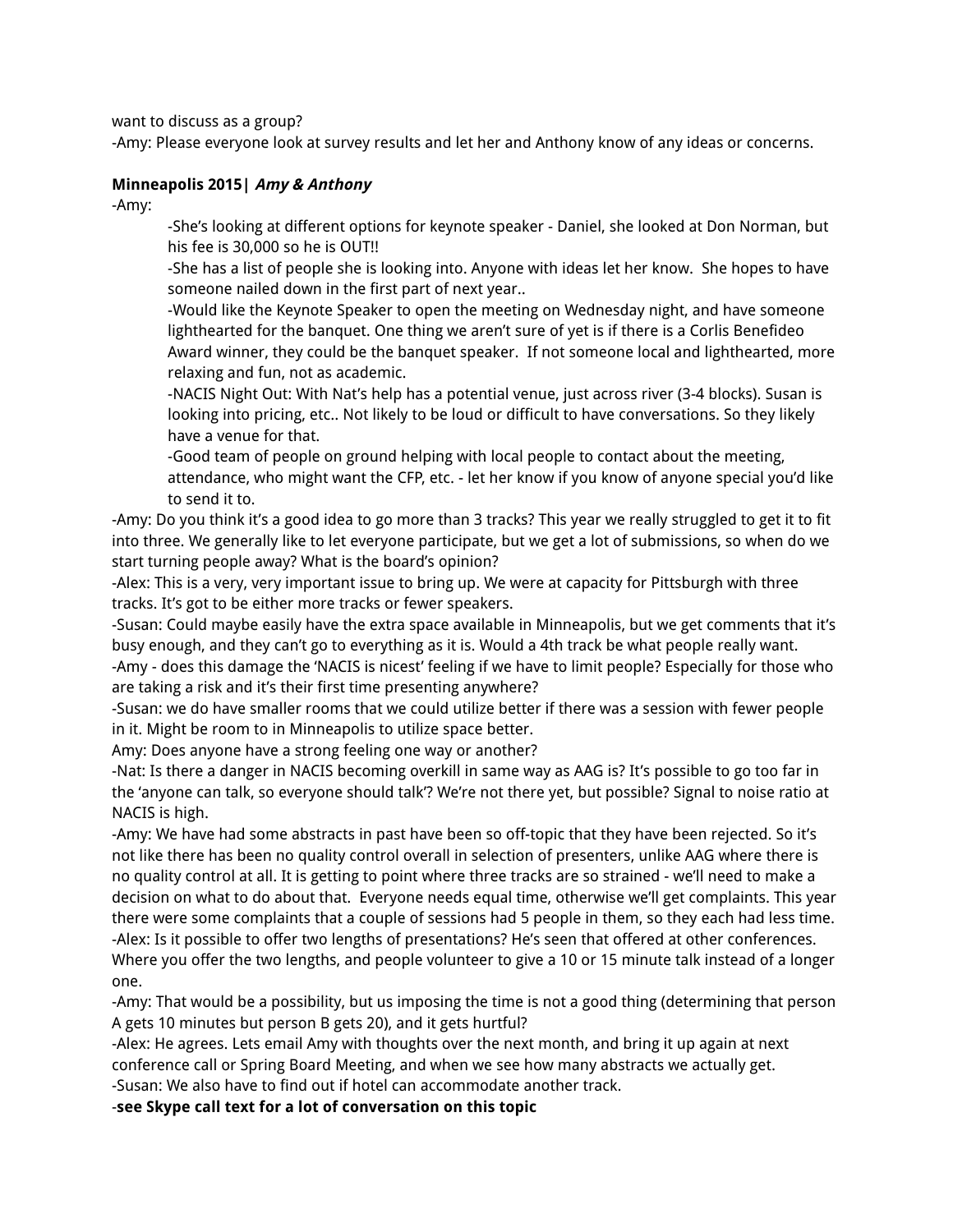-Amy: this needs to be decided on before CFP goes out, so this needs to be decided on before next conference call.

-Alex: So yes, this needs to be decided on at the next conference call, since we should be aiming for March at latest for CfP.

-Amy: She would like to send CfP in February.

# **NACIS 2016| Susan & Anthony**

-Alex: for 2016, we have a candidate location of Colorado Springs.

-Susan: She and Michelle have been working with The Antlers Inn, which is a Hilton in downtown Colorado Springs. Susan asked them to lower room rate to \$159 and some other things, and they seem to be amenable to suggestions. There is a draft of a contract. They are proposing first week of October (4th–9th) or the 3rd week in October which is kind of late. We haven't met as early as the first week though. We would have to make accommodation for government people since their fiscal year doesn't start until October 1st.

There has been a lot of back and forth via email to pursue Colorado Springs, and there really aren't a lot of other viable options.

-Alex: To clarify for new board members, the location of the annual meeting is something that the executive committee can move forward on without board approval, but they would like input on. So the Colorado Springs proposal is moving forward, but if you have concerns or ideas please speak up or email the board.

-Amy: They did investigate several other cities, but there were problems with hotel size, location, rates, etc.

-Alex: Can we post or email a list of cities we've recently investigated, so people know?

-Susan will email board with list of past cities from the last 8 months

-Anthony: Looking for 2017 suggestions. Colorado Springs is good proximity to Denver, which is a huge plus.

-Alex: We have 15 minutes left to discuss the various committees. He encourages committee chairs to start email communication about the activities of their committees, and copy Alex.

# **Cartographic Perspectives| Pat (Daniel speaking on Pat's behalf)**

-Daniel: The only item Pat had was regarding the automatic alert to NACIS members when CP issues are available. We have done that. We used MailChimp to alert members, and it seemed to work well. -Alex: An action item that was acted on! Okay!

# **Membership Benefits Committee | Mamata (not present)**

-Alex: Kristin, you're on committee - have you had any conversations with Mamata? -Alex: Mamata has talked about some of the discounts to be offered to members, is there follow up or movement on these thing? Kristen, can you follow up with Mamata and let Alex know. -Alex: Lets get moving on New NACIS Member packet creation.

### **Awards Committee | Alethea**

-Alethea: Working with Leo on some tasks. Leo has contacted Student Travel grant winners and gotten follow up from them. Alethea has started updating website content, will continue updating content. Do we need to change the deadline for CB award, as well as the dates for the travel grants?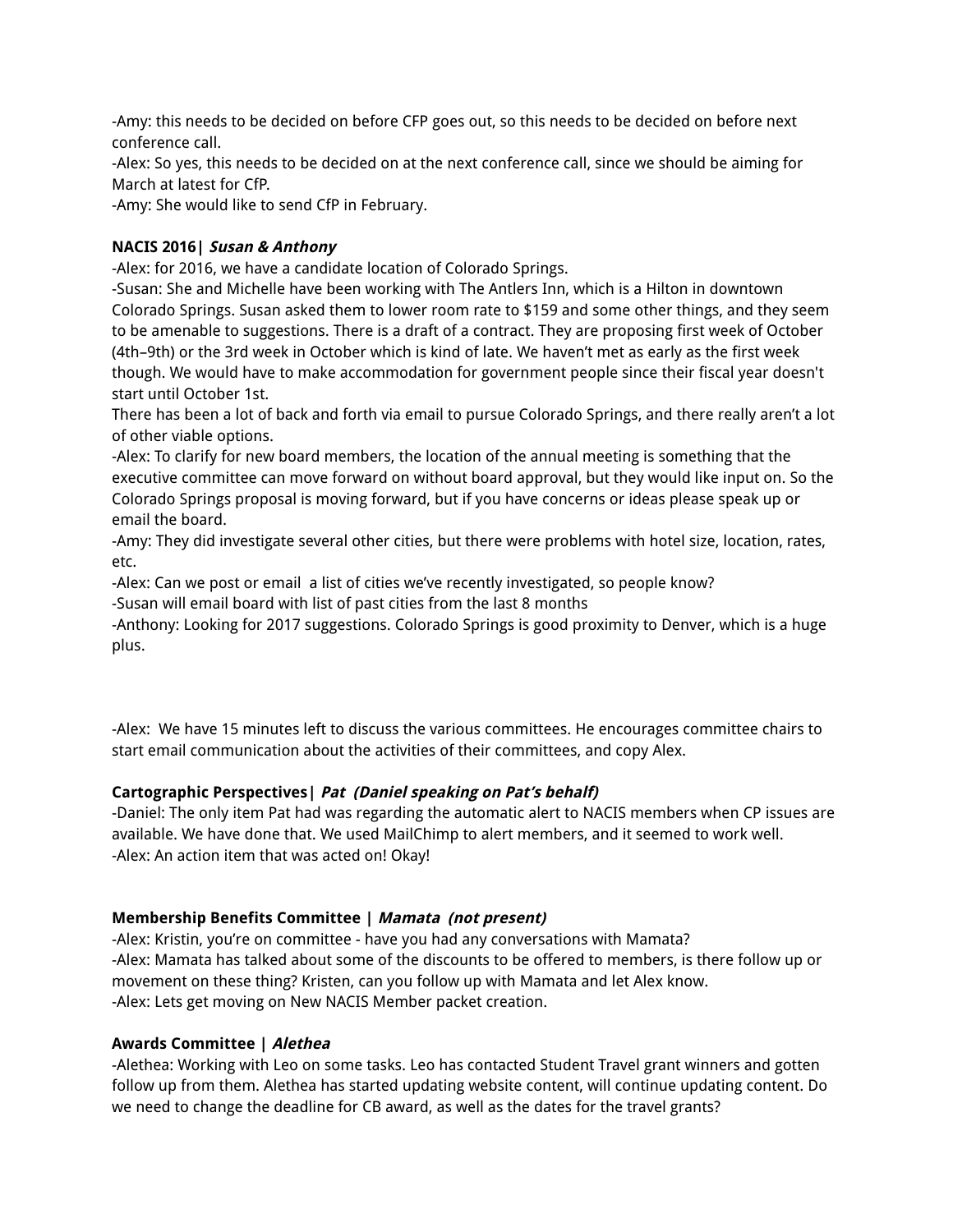-Martha is still SMPC coordinator, and Nick is still SDMC coordinator. -Alex: There has been some discussion on the SDMC, and how to revise it. -Alethea: Let's have a call before the next meeting so we can discuss changes to the various awards, and have something to present at SMB -Amy: Student competition changes needs to be done early (before SBM) - since students leave for

semester. Those awards need to be advertised in early March.

-Alex: Let's have call in January then, so we can meet that schedule.

### **Atlas of Design Committee | Daniel**

-Daniel: Not much to report

### **Communications Committee | Tanya (not present)**

-Daniel: nothing new

### **Publications Committee | Nat**

-Nat: Explanation of purview - an action item was to come up with a definition of what they do -Nat read their description. It will be posted to the Continuity Portal.

-Alex: Can everyone review the description, and we can vote on the text at next conference call.

### **Continuity Committee | Maggie (not present)**

-Martha: anyone with problems with access on the portal, please contact Martha.

### **Finance Committee | Jenny (not present)**

-Alex: Jenny says says looking good, details coming at SBM. The only thing she needs is expected expenses for 2015 before the end of the year. So if you have something you'd like added to the budget let her know.

-Martha: Recommends for Awards Committee to give updated budget requests to Jenny, since we went over budget last year and have talked about upping our budgets for the last couple of years. -Alex: Susan pointed out on chat to make sure we get anything regarding expenses from this past year

get taken care of.

-Nat: An awards committee question - does the CB award get a separate budget item? -Alex: Will look into it.

-Alex: Maybe we need to move our Awards Committee conference call to Dec instead? -Alethea: Yes, we can do that. She'll get a Doodle poll out soon.

### **Nominations Committee | Nathaniel (not present)**

-Alex: NVK not here, we will check in on next call

### **Outreach Committee | ??**

-Daniel (via Skype chat): Outreach committee folded a while ago (At the Friday meeting in Greenville, 2013.) - it was integrated into the Communications Committee.

### **Web Integration Committee |Nathaniel (not present)**

-Alex: He will check in with NVK and get an update.

### **Other Business**

-Alex: Did anyone look into Skype Alternatives. -Alethea: Not yet. She and Mamata were going to.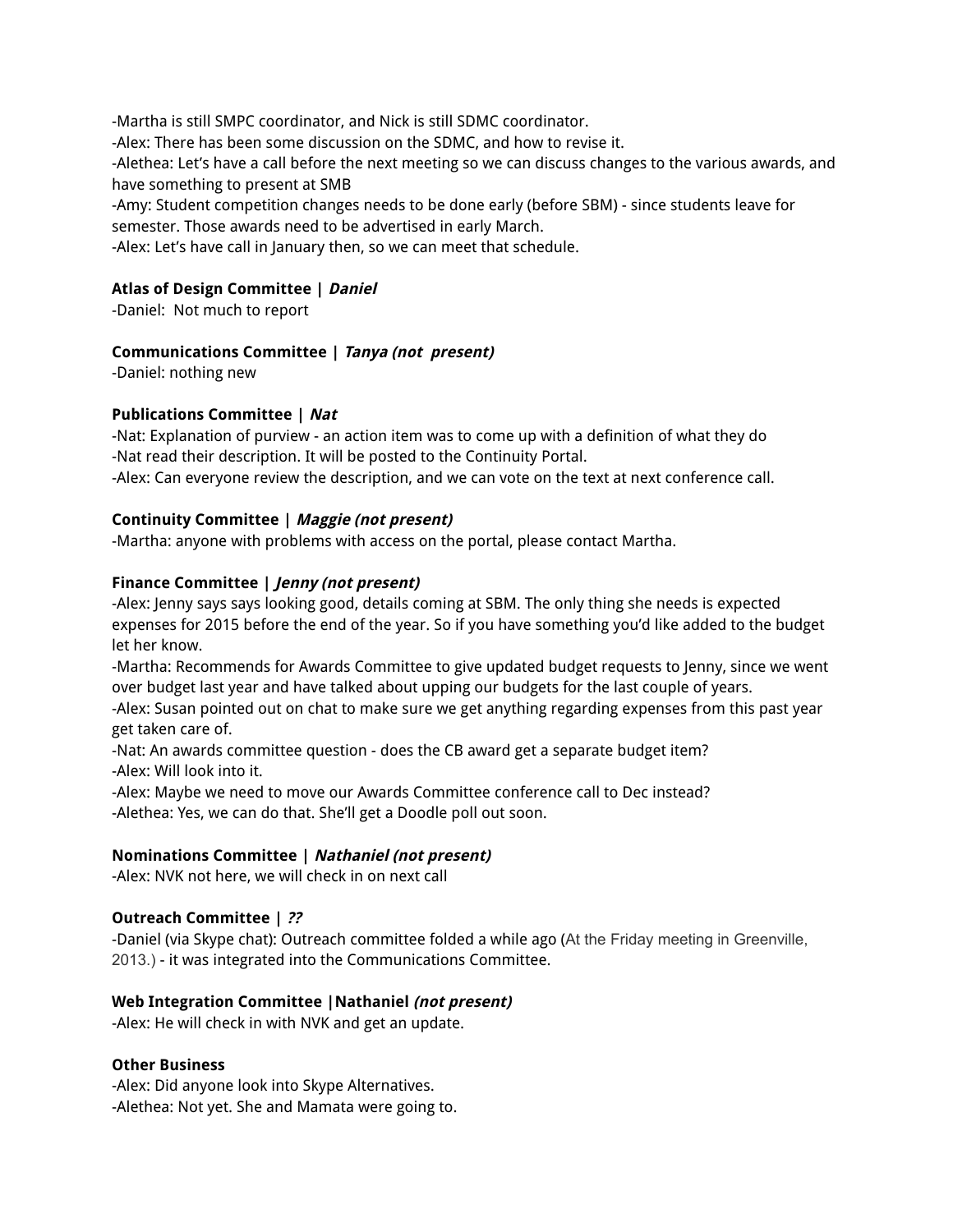-Alex: Did anyone have problems with this call? No, if anyone has a good free or cheap option, let Alex know.

-Alex: If nothing else, we're good to go.

#### **Meeting adjourned at 6:03pm Eastern.**

#### **Contents of Skype Chat log:**

[12/03/14 5:50:43 PM] : Call started [12/03/14 5:50:44 PM] Alex Tait: Alex Tait added acr181, awwoodruff, Martha Bostwick to this conversation [12/03/14 5:51:23 PM] Alex Tait: Alex Tait added alethea.s86, amy-griffin to this conversation [12/03/14 5:51:58 PM] Alex Tait: Alex Tait added tierneylauren13 to this conversation [12/03/14 5:52:28 PM] Martha Bostwick: REminder to everyone not speaking to mute their mikes! [12/03/14 5:53:51 PM] Alex Tait: Alex Tait added Tanya to this conversation [12/03/14 5:54:57 PM] Alex Tait: Alex Tait added susan.peschel to this conversation [12/03/14 5:56:00 PM] acr181: Got plenty o' email. [12/03/14 5:56:01 PM] alethea.s86: Yep! [12/03/14 5:56:02 PM] awwoodruff: Yep [12/03/14 5:56:04 PM] tierneylauren13: yes! [12/03/14 5:56:05 PM] acr181: :) [12/03/14 5:56:06 PM] amy-griffin: yes [12/03/14 5:56:09 PM] Alex Tait: too much mail! [12/03/14 5:56:54 PM] Alex Tait: Alex Tait added D. H. to this conversation [12/03/14 5:57:06 PM] D. H.: Indeed [12/03/14 5:59:33 PM] D. H.: She says she will not be able to make it. [12/03/14 5:59:46 PM] D. H.: She has a meeting coming up shortly. [12/03/14 6:00:04 PM] Alex Tait: okay, you can speak for her [12/03/14 6:00:28 PM] acr181: Success! [12/03/14 6:01:11 PM] amy-griffin: It's either me or Hans, given the time differences! [12/03/14 6:04:25 PM] acr181: Yep, I've already blocked that date. [12/03/14 6:05:38 PM] alethea.s86: Yep, reviewed them! [12/03/14 6:05:48 PM] Martha Bostwick: https://docs.google.com/document/d/1KGns2S1NQhRidMVYR7GGsBHT0qM2wh0HwrUyBC84xXI/edit [12/03/14 6:06:41 PM] amy-griffin: I think Susan's comment was just about comparability of numbers from the website and past years. [12/03/14 6:08:21 PM] Alex Tait: Aye [12/03/14 6:08:22 PM] amy-griffin: Aye [12/03/14 6:08:22 PM] acr181: Aye [12/03/14 6:08:23 PM] tierneylauren13: aye [12/03/14 6:08:24 PM] awwoodruff: Aye [12/03/14 6:08:24 PM] alethea.s86: Aye [12/03/14 6:08:49 PM] amy-griffin: yes [12/03/14 6:09:42 PM] Alex Tait: Daniel? [12/03/14 6:09:51 PM] D. H.: Let me quick look again [12/03/14 6:09:54 PM] Martha Bostwick: https://docs.google.com/document/d/10CJvsAHEDxcNmRTiSmfY0Ht6XYXDQR0TmLdeW-fsIoc/edit [12/03/14 6:10:11 PM] D. H.: Happy to help [12/03/14 6:10:45 PM] amy-griffin: Don't remember who said that.

[12/03/14 6:11:03 PM] alethea.s86: It was for members to know so they could help nominate locations for future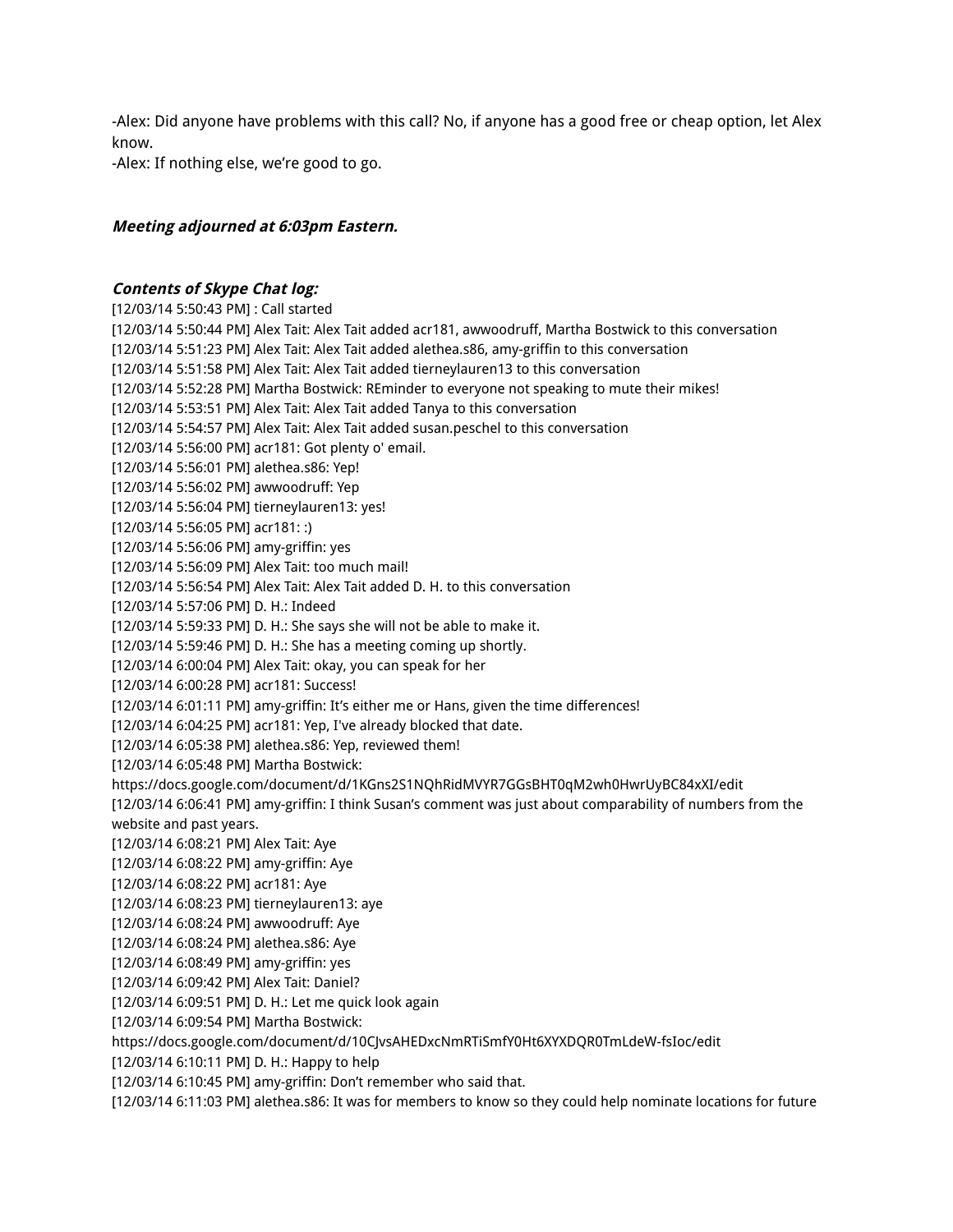meetings

[12/03/14 6:11:07 PM] alethea.s86: Don't know who said it

[12/03/14 6:11:22 PM] D. H.: As to ABM vs AAG, either could make sense. He could be commenting that there were lots of other groups mentioned at lunch on Thursday, or maybe something happened at AAG...but he wasn't there I don't think

[12/03/14 6:11:25 PM] D. H.: So ABM seems more likely

[12/03/14 6:12:23 PM] acr181: Aye

[12/03/14 6:12:23 PM] Alex Tait: Aye

[12/03/14 6:12:24 PM] Martha Bostwick: Aye

[12/03/14 6:12:24 PM] amy-griffin: Aye

[12/03/14 6:12:24 PM] tierneylauren13: Aye

[12/03/14 6:12:24 PM] awwoodruff: aye

[12/03/14 6:12:25 PM] alethea.s86: Aye

[12/03/14 6:13:51 PM] amy-griffin: I agree. Let's make the SBM agenda items.

[12/03/14 6:14:03 PM] susan.peschel: Big issue...defer...

[12/03/14 6:14:05 PM] D. H.: Absolutely.

[12/03/14 6:14:13 PM] acr181: Sounds good to me.

[12/03/14 6:14:16 PM] alethea.s86: Agreed. Good idea.

[12/03/14 6:14:20 PM] tierneylauren13: SOunds good

[12/03/14 6:14:26 PM] D. H.: That's a good idea. Maybe you could prompt a pre-discussion by email the week before, Alex?

[12/03/14 6:14:41 PM] Alex Tait: Yes, I will do that.

[12/03/14 6:14:44 PM] susan.peschel: Someone requested it for this past conference. There are criteria online

[12/03/14 6:17:02 PM] alethea.s86: http://www.taitmaps.com/temp/PCD\_2014\_Survey\_Report.pdf

[12/03/14 6:17:04 PM] Martha Bostwick: urvey results,

https://pennstate.qualtrics.com/CP/Report.php?RP=RP\_5hSXr5XLVqNA9E1 (password: nacis)

PCD survey results: http://www.taitmaps.com/temp/PCD\_2014\_Survey\_Report.pdf

[12/03/14 6:17:37 PM] Alex Tait: Alex Tait added kgrady57 to this conversation

[12/03/14 6:17:38 PM] D. H.: Any sense how these compare to previous meeting results?

[12/03/14 6:18:06 PM] Martha Bostwick: I just joined the CCA!

[12/03/14 6:18:27 PM] amy-griffin: The response rate for the main survey was 51%

[12/03/14 6:22:38 PM] susan.peschel: I agree...we can't get into room sharing arrangements

[12/03/14 6:25:11 PM] Alex Tait: One issue is that we would have to add \$100 to regular registration.

[12/03/14 6:26:03 PM] susan.peschel: That add'l \$100 onto everyone's registration would be off putting

[12/03/14 6:26:37 PM] Martha Bostwick: LOST MEETING!!!!!!

[12/03/14 6:26:38 PM] amy-griffin: can you still hear me?

[12/03/14 6:26:42 PM] D. H.: PCD attendance is usually 50% of main conference.

[12/03/14 6:26:42 PM] susan.peschel: oops, my call got put on hold????

[12/03/14 6:26:43 PM] alethea.s86: Having a meal outside of the hotel on PCD day sounds good to me

[12/03/14 6:26:44 PM] tierneylauren13: I have been put on hold

[12/03/14 6:26:45 PM] amy-griffin: someone put me on hold

[12/03/14 6:26:46 PM] acr181: Huh.

[12/03/14 6:26:48 PM] alethea.s86: My call is on hold too

[12/03/14 6:26:59 PM] Martha Bostwick: anyone that can hear please take notes for me!

[12/03/14 6:27:04 PM] amy-griffin: no one can hear

[12/03/14 6:27:06 PM] acr181: I don't think anyone can hear.

[12/03/14 6:27:11 PM] tierneylauren13: I just got back

[12/03/14 6:27:11 PM] acr181: Yes.

[12/03/14 6:27:12 PM] alethea.s86: Yep!

[12/03/14 6:27:15 PM] tierneylauren13: yes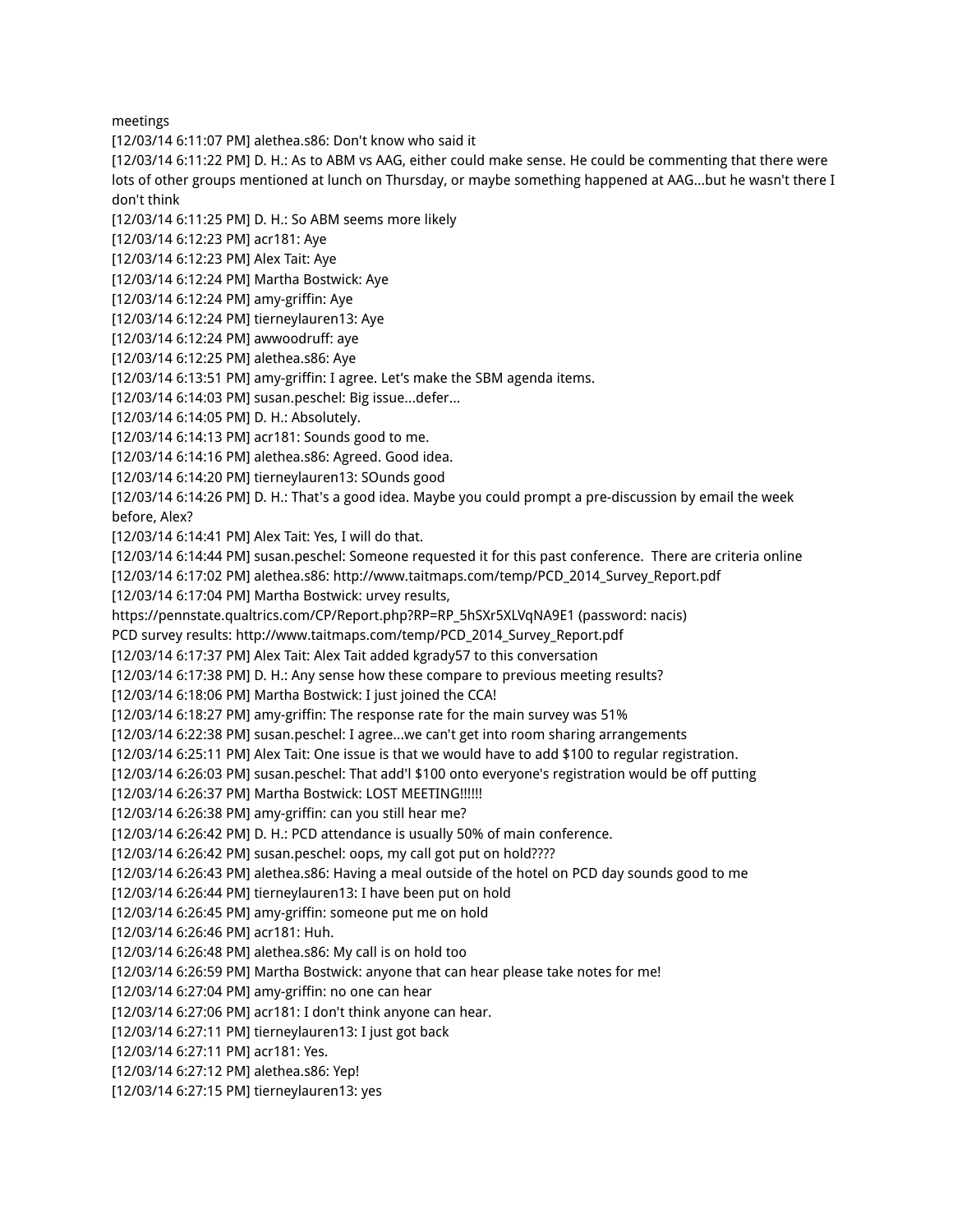[12/03/14 6:27:20 PM] Alex Tait: Alex Tait added natcase701 to this conversation

[12/03/14 6:27:51 PM] acr181: Right as you were talking about \$100 steering people away

[12/03/14 6:27:57 PM] Alex Tait: Aggh, Anyone else off?

[12/03/14 6:28:10 PM] Alex Tait: Nat are you on now?

[12/03/14 6:28:49 PM] acr181: How much sponsorship would be required to offset the addition of PCD to the main schedule?

[12/03/14 6:29:19 PM] Alex Tait: It isn't just about the cost, it is about the profit. PCD makes us a solid profit [12/03/14 6:29:33 PM] kgrady57: Is there any way to tell who is talking?

[12/03/14 6:30:09 PM] Martha Bostwick: if you have the skype window open, their names flash across the top (or pictures if they have one)

[12/03/14 6:31:05 PM] kgrady57: I'm not seeing that. I'll figure it out later. The Mac app is really weird.

[12/03/14 6:32:25 PM] acr181: Nope - results are there for everyone to check out if you want.

[12/03/14 6:33:16 PM] D. H.: Boo

[12/03/14 6:33:18 PM] acr181: Ha.

[12/03/14 6:33:24 PM] D. H.: I appreciate that

[12/03/14 6:33:30 PM] acr181: How about George W. Bush?

[12/03/14 6:33:43 PM] acr181: Aww

[12/03/14 6:35:12 PM] Alex Tait: I agree, may be a schedule issue, it was with Anne Knowles and with the Greenville speaker, they could only come Friday

[12/03/14 6:36:52 PM] acr181: What is the cost implication for adding a fourth track on one of the days?

[12/03/14 6:37:10 PM] D. H.: I'm hesitant about going to four. I think there's no harm in turning away some people.

This allows us more control over the quality/diversity/etc. of the schedule.

[12/03/14 6:37:24 PM] amy-griffin: For Mpls, probably not so much cost implication.

[12/03/14 6:37:32 PM] acr181: Many meetings now have members vote on which talks are included.

[12/03/14 6:38:07 PM] D. H.: That's an interesting idea, though would that be logistically difficult?

[12/03/14 6:38:33 PM] Alex Tait: It would also be hard to vote on talks by people you don't know or are new

[12/03/14 6:38:58 PM] acr181: I think my first reaction here would be to explore whether or not we could fit 5 into a session more consistently. I think there were 4 in most sessions this year, right?

[12/03/14 6:39:07 PM] tierneylauren13: Could we potentially have only a couple of four track times, and try and keep the majority to three?

[12/03/14 6:39:10 PM] acr181: Not everyone needs 20 full minutes, is what I'm thinking.

[12/03/14 6:39:19 PM] D. H.: This could tie in to another idea: some conferences post abstracts as they come in, before the CFP deadline, so that people can decide that "hey X is talking about Y...that inspires me to talk about something"

[12/03/14 6:40:08 PM] alethea.s86: I like the idea of exploring 5 per session

[12/03/14 6:40:42 PM] tierneylauren13: Five per session I think could work well

[12/03/14 6:40:54 PM] D. H.: Some people need less time; perhaps we could ask when people submit, how long they want?

[12/03/14 6:40:58 PM] D. H.: Yes, that.

[12/03/14 6:41:05 PM] acr181: Yeah, I think Alex is on to something good there.

[12/03/14 6:41:07 PM] awwoodruff: For PCD this year we asked for volunteers to do shorter talks.

[12/03/14 6:41:34 PM] alethea.s86: Maybe a selection box in the submission that has options for 10 m in or 15 min talk?

[12/03/14 6:42:01 PM] acr181: Here's what FOSS4G does to vote on abstracts - they had 8 concurrent sessions this year which was already insane: https://2014.foss4g.org/abstract-review-process-for-foss4g-2014/

[12/03/14 6:42:07 PM] Alex Tait: I like the idea of two time lengths on a volunteer basis

[12/03/14 6:43:28 PM] acr181: I've been assigned the task of making a logo. :)

[12/03/14 6:43:43 PM] natcase701: Another option: make the conference one day longer

[12/03/14 6:43:46 PM] D. H.: I think we did so on Friday at Pittsburgh?

[12/03/14 6:43:52 PM] alethea.s86: I thought we did it in Pitt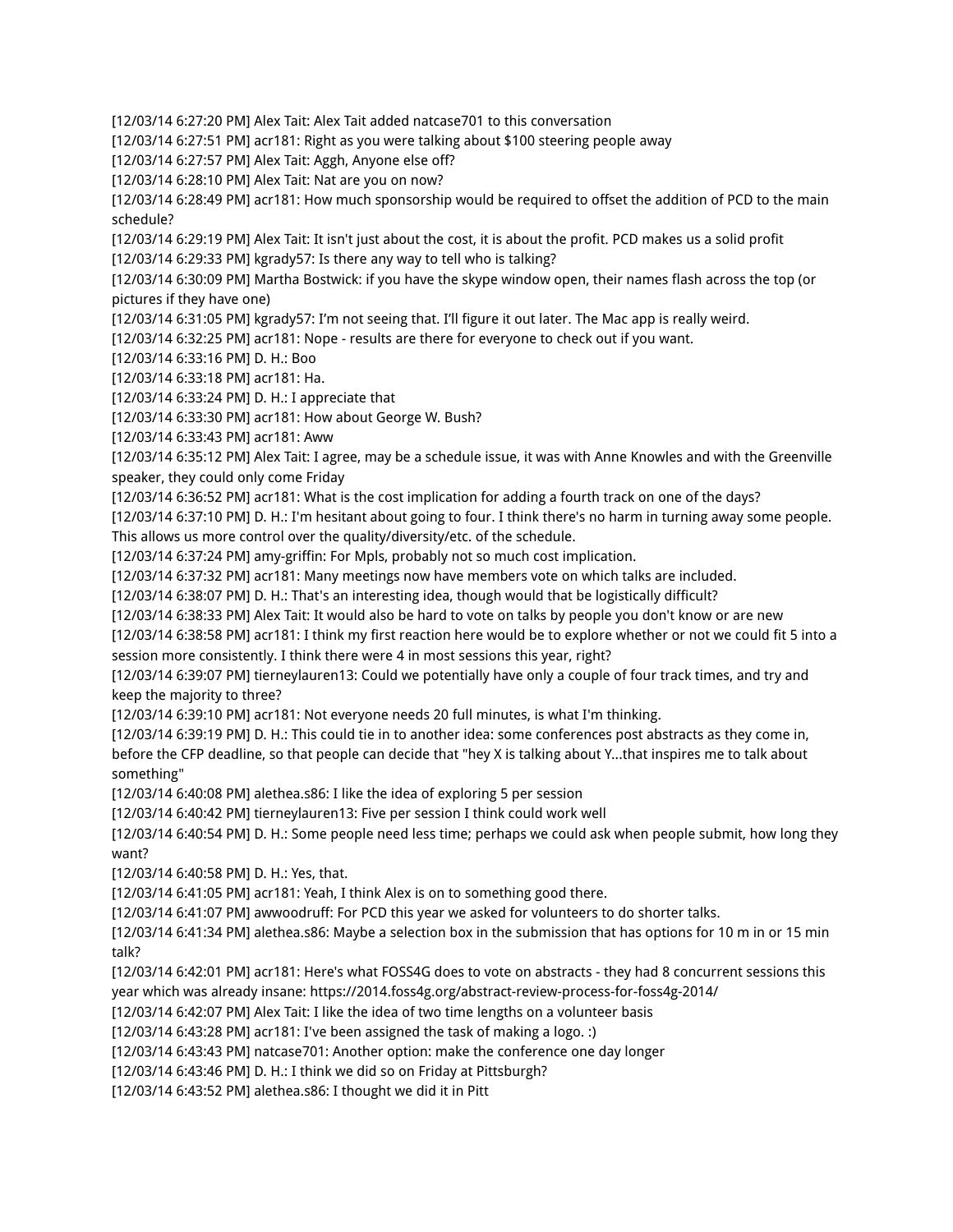[12/03/14 6:44:53 PM] acr181: Here's the hotel: http://www.antlers.com/

[12/03/14 6:47:07 PM] natcase701: Springs is great.

[12/03/14 6:47:20 PM] amy-griffin: Tucson, San Diego, Austin were all recently investigated

[12/03/14 6:47:27 PM] acr181: Also Santa Fe, right?

[12/03/14 6:47:29 PM] natcase701: New Orleans?

[12/03/14 6:47:47 PM] Alex Tait: Nawlins is on the list to explore

[12/03/14 6:47:49 PM] amy-griffin: We also looked into Denver itself.

[12/03/14 6:47:56 PM] susan.peschel: Denver, Spokane were also looked at

[12/03/14 6:49:49 PM] kgrady57: I'm on it

[12/03/14 6:50:00 PM] kgrady57: nope

[12/03/14 6:50:29 PM] alethea.s86: That was my action item. I'm putting it back on my list. Sorry!

[12/03/14 6:51:55 PM] Alex Tait: Alex Tait added Nathaniel to this conversation

[12/03/14 6:51:57 PM] amy-griffin: Fabulous, thanks Alethea!

[12/03/14 6:52:08 PM] natcase701: I've been calling people to be on the CB award committee. No definite yesses

[12/03/14 6:52:12 PM] natcase701: nominations welcome

[12/03/14 6:52:38 PM] natcase701: I'll look at it

[12/03/14 6:52:50 PM] amy-griffin: Dates for CB are correct.

[12/03/14 6:53:09 PM] Martha Bostwick: I'venever gotten a request until we send out a reminder in spring/summer [12/03/14 6:54:16 PM] natcase701: I'm in

[12/03/14 6:54:37 PM] susan.peschel: Just got an email response from Astor Cafe. I can have this resolved in the next day or so. I'll let you know Amy/Nat...so we can agreement. I'll sign contract and send deposit to nail it down sooner than ever before!

[12/03/14 6:54:57 PM] natcase701: Susan, sounds good!

[12/03/14 6:55:34 PM] D. H.: Not much

[12/03/14 6:55:50 PM] D. H.: I believe I am

[12/03/14 6:55:58 PM] D. H.: Nothing new to report there, either

[12/03/14 6:56:06 PM] natcase701: Publications committee I think we have the explanation of purview

[12/03/14 6:57:33 PM] amy-griffin: Sounds good to me!

[12/03/14 6:57:34 PM] D. H.: I like it.

[12/03/14 6:57:59 PM] alethea.s86: I like it!

[12/03/14 6:59:02 PM] susan.peschel: any outstanding costs from conference that needs reimbursement for send to me asap so I can get things wrapped up.

[12/03/14 6:59:44 PM] alethea.s86: Do we have an itemized list of expenses per committee to reference?

[12/03/14 6:59:58 PM] amy-griffin: I think it was a budget item officially in 2013.

[12/03/14 7:00:08 PM] amy-griffin: (CB award)

[12/03/14 7:00:29 PM] susan.peschel: I've got to run...sorry. Bye-bye

[12/03/14 7:01:24 PM] D. H.: Outreach was folded into COmmunications a ways back

[12/03/14 7:02:02 PM] kgrady57: nooooooooooo

[12/03/14 7:02:03 PM] kgrady57: haha

[12/03/14 7:02:09 PM] alethea.s86: This one's been great

[12/03/14 7:02:13 PM] acr181: Fine for me. I use Skype a lot and never have trouble.

[12/03/14 7:02:13 PM] Martha Bostwick: It's been good for me

[12/03/14 7:02:13 PM] amy-griffin: This one has been better.

[12/03/14 7:02:17 PM] D. H.: It's usually been fine. I think last time was an aberration/

[12/03/14 7:02:19 PM] tierneylauren13: Works well I think, but open to other options

[12/03/14 7:02:23 PM] natcase701: It's fine as long as I write it into the datebook properly...

[12/03/14 7:02:24 PM] kgrady57: (just the mac interface is super confusing. although the sound is great)

[12/03/14 7:02:26 PM] alethea.s86: I'lll put it on my list to do some investigating

[12/03/14 7:02:41 PM] D. H.: Have to run. Bye all!

[12/03/14 7:02:58 PM] amy-griffin: Maybe something we need to do in the future is to get new board members to